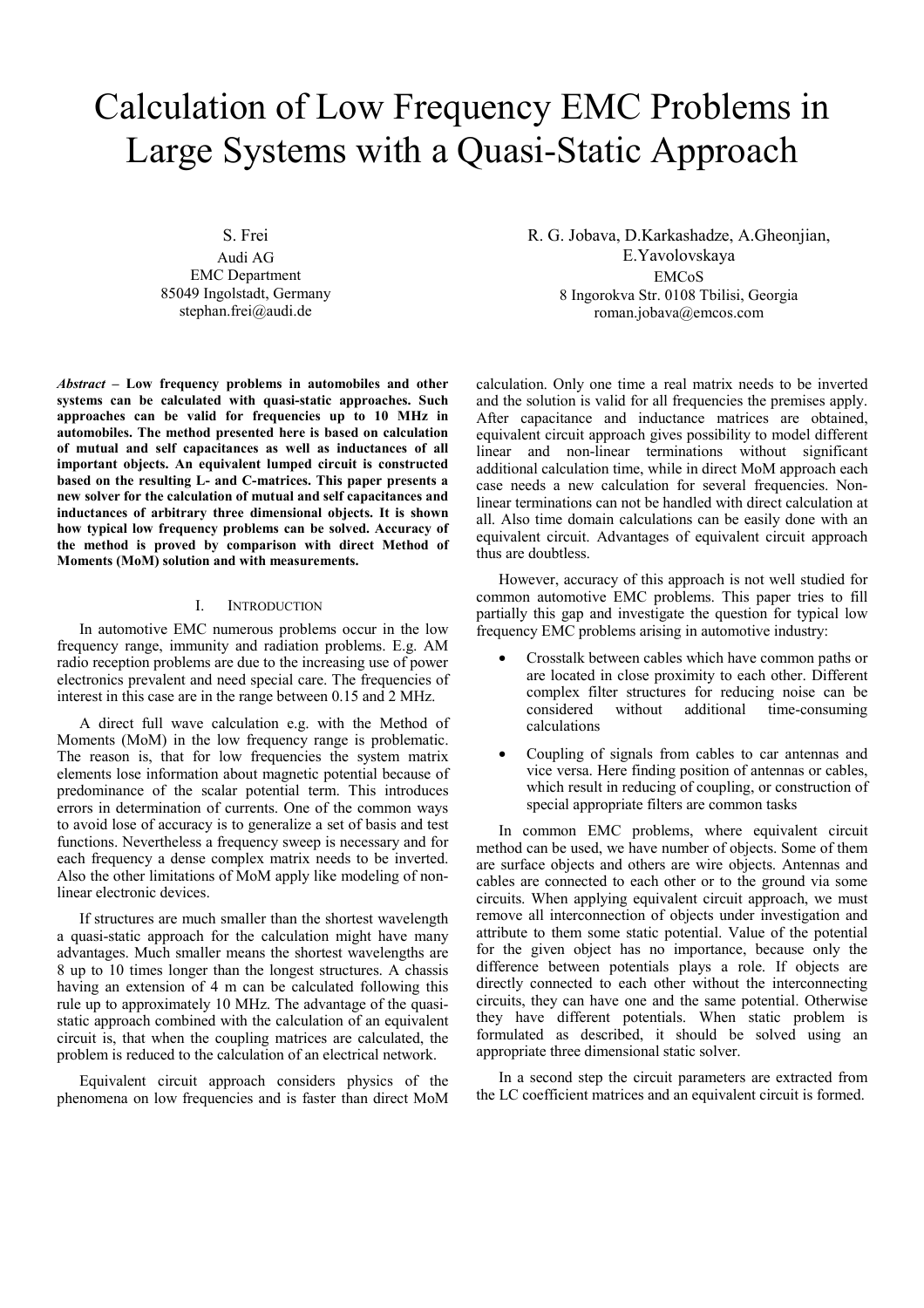The following sections will present a method for the extraction of the LC coefficients and show based on typical problems the applicability of the quasi-static method.

## II. PARAMETER EXTRACTION: SOLUTION OF STATIC 3D PROBLEMS

For 3D capacitance/inductance calculations, different methods can be used. The selection of the appropriate method depends on the kind of structure. For typical automobile EMC problems the most powerful and promising method is the Method of Moments, MoM. Basics of the Method of Moments are described in [1].

In the developed program, which is called Static3D and is based on the MoM approach, the following numerical procedures for determining the static charge distribution on arbitrary-shaped 3D surfaces are used. Surfaces are modeled using planar triangular patches. It is assumed that within each triangular sub-domain the charge density is constant [1, 2]. In general, a triangle patch is arbitrarily positioned and oriented in space. The required potential is thus given by

$$
V(\vec{r}) = \frac{q}{4\pi\epsilon_0} \iint_A \frac{I}{|\vec{r} - \vec{r}'|} dA' . \tag{1}
$$

where  $q$  is a charge and  $A'$  is the area of the source triangle. The integration indicated in (1) may be performed either numerically, analytically, or one integral performed analytically and the other performed numerically. However, complete analytical integration eliminates the need for special treatment of the singular integrals, which arise for the diagonal elements of the matrix, and also sidesteps the question of which order numerical quadrature is required to integrate over any given triangular-shaped region. Analytical evaluation of the integrals is also more efficient than numerical integration. To perform analytically the integrations in (1) we follow [2].

Each perfectly conducting surface is charged to a potential

$$
\{V_n\}_{n=1}^N,
$$

where *N* is the number of objects. After that unknown surface charge density distribution on each object is determined by solving the corresponding integral equation using the MoM, the moment matrix is generated by matching potential at the centroid of each triangular surface patch. Solution of the resulting set of simultaneous equations yields values for the surface charge density at the centroids of the sub-domains.

For a collection of *N* unconnected perfectly conducting objects, we obtain a system of equations for *N* right hand sides. As a result, charges for each distribution of potentials on objects are found and the following relation between charges and voltages applies:

$$
V_n = \sum_{k=1}^N \alpha_{nk} Q_k
$$
, where  $n=1,...,N$ .

Matrix of potential coefficients  $\alpha_{mk}$  is uniquely determining the matrix of electrostatic induction coefficients:

$$
\left|\beta_{mk}\right| = \frac{l}{\left|\alpha_{mk}\right|}
$$

There is a following relation between this matrix and the capacitances matrix:

$$
C_{kk} = \sum_{n=1}^{N} \beta_{nk} , C_{nk} = C_{kn} = -\beta_{nk} > 0
$$

Coefficients of inductance matrix are calculated as follows:

$$
L_{nk} = \alpha_{nk}, \varepsilon_n = 1 \ (n = 1, \ldots, N)
$$

in suggestion that we have only permittivity of vacuum.

Such an approach was tested with a number of benchmark problems and showed both high speed and high accuracy.

#### III. HYBRIDIZATION OF MOM WITH MAS

It is known that when wires and surfaces are located close each to other, MoM calculations based on classical uniform charge distribution have difficulties to reproduce accurately mutual capacitances and inductances. Reason is obvious: on close distances objects are strongly influencing each other and charges are distributed very non-uniformly. As a result there is a change of charge within each element. In this case either MoM elements should be chosen small, or new approaches must be used. When we consider surfaces, it is easy to imagine sub-triangulation of surface till the level, when each triangle bears homogeneously distributed charge. However, when wires are considered, decrease of the length of wire is not helping, if any other object is located extremely close to the surface of wire. Charge in this case is distributed non-uniformly along the perimeter. Surface of wire segment must be divided onto strips and charges at each strip must be found independently.

Question is in which cases such a discretization is necessary and how it can be realized.

Main points, which are to be considered, are twofold. From one side, "thick wire" approach, which includes additional segmentation along the perimeter, can bring enormous increase of number of unknowns. From other hand, there are practical applications, when cables, for example, are bundled tight, so it is not possible to ignore their mutual close proximity. From this consideration it becomes obvious, that strict rules are needed to make decision, whether CPU/memory consuming algorithms must be employed.

We investigated this question for different benchmark problems. One of them, interaction between two parallel wires of limited length, is presented in this paper.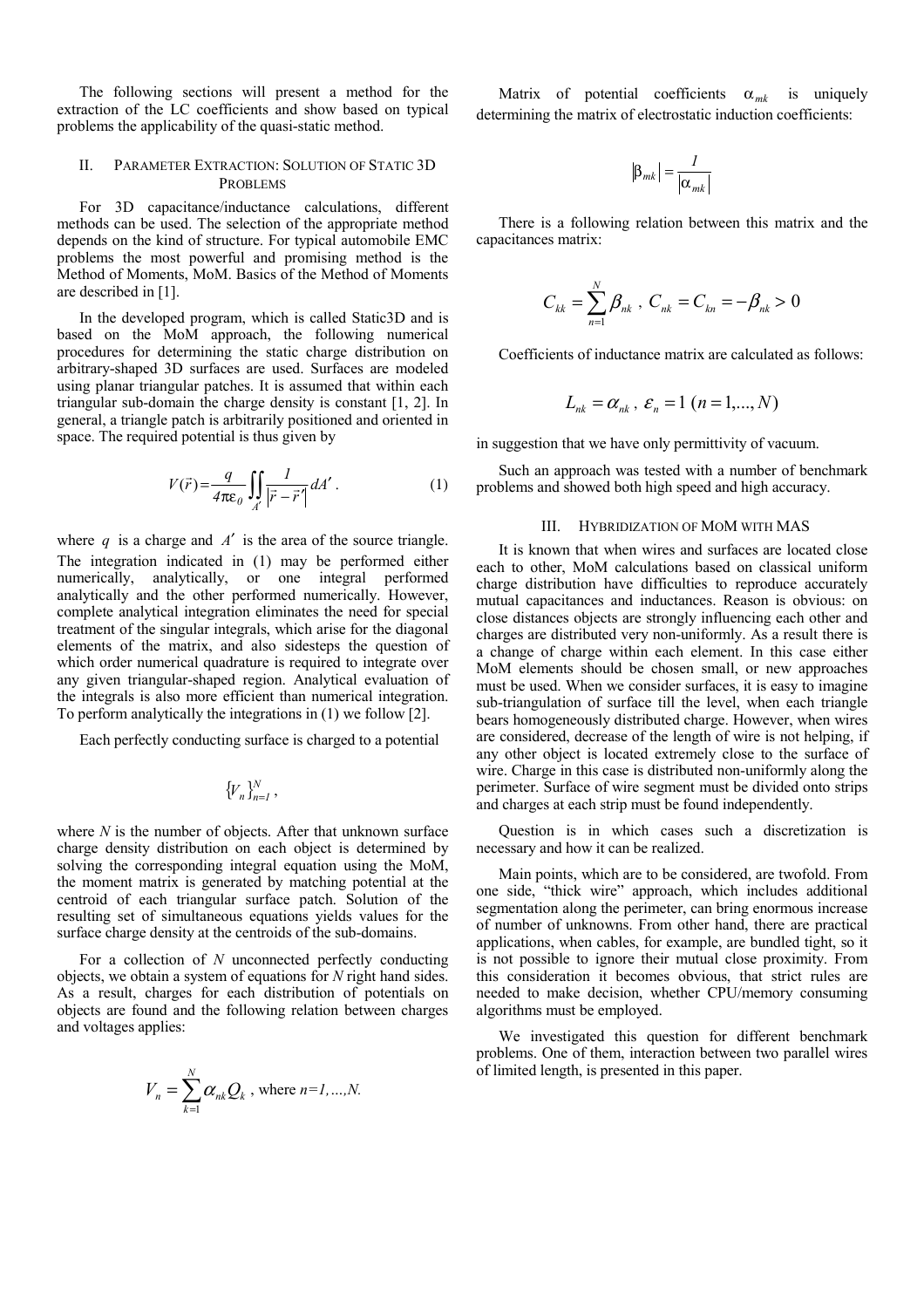A system of two parallel finite wires is considered (Fig. 1). Numerical experiments show that obtained results can be generalized for more complex system of wires, which are located close to each other. On the basis of analysis of results for benchmark problems we could extract information about critical distance between objects, which is forcing to consideration of non-uniformity of charges along wire perimeter.

It is obvious that in the given problem distribution of charge along the wire perimeter depends on the parameter  $d/r_{\text{min}}$  (relative distance), where *d* is distance between centers of wires;  $r_{\text{min}}$  is the radius of wire with the smallest area of cross-section.



Figure 1. Two parallel wires on a close distance

In the Table I all geometrical characteristics, which were used during calculations, are listed.

TABLE I. TWO WIRES ( $\Delta \ell$  - WIRE SEGMENT LENGTH)

| <b>Entity</b>     | Value          |
|-------------------|----------------|
| $\ell_I(m)$       | 1.0            |
| $\ell_2(m)$       | 1.0            |
| $r_l$ (m)         | 0.0003         |
| $r_2$ (m)         | 0.0003         |
| $d/r_{\min}$      | $2.03 \div 12$ |
| $\Delta \ell$ (m) | 0.0025         |

When cables are located close to each other, "thick wire" approach is necessary.

In order to investigate dependence of non-uniformity of charge on parameter  $d/r_{\text{min}}$  we use the following strategy:

- Representation of non-uniform charges is done based on Method of Auxiliary Sources (MAS) [3]. This guarantees minimal additional resources needed for thick wire approach. Number of auxiliary sources and their location is chosen in the way, which gives possibility to achieve high accuracy for the broad range of changes of parameters (Fig. 2)
- To get reference solution for mutual inductance and capacitance, code the Static2D [3] is used. This code provides accurate solution for per unit length values of infinite wires. Parameters of the problem under

investigation, as it can be seen from the Table I, are chosen in the way, that results for 3D case can be compared with 2D results ( $\ell >> d, \ell >> r$ )

• Calculations for LC Coefficients are done (both in 2D and 3D cases) for thick and thin wire approximations



For situations, when charge is inhomogeneous along the perimeter of wire, for each such segment, having radius *r* , we generate asymmetric auxiliary source segment of smaller radius  $r_{\text{aux}}$ .

On the surface of auxiliary segment we place  $M^{aux}$ auxiliary linear sources. Each auxiliary source consists of a uniformly charged line of the same length as main segment.

For each auxiliary source we generate appropriate line on the surface of real wire. Number of such lines is equal to the number of auxiliary sources. Along these lines we fulfill boundary conditions. Potential of the *m-*th wire segment thus is represented with

$$
\varphi_m(x,y) = \sum_{n=1}^{M_m^{aux}} q_n^m \varphi_n^m(x,y),
$$

where  $q_n^m$  is charge of the *n*-th auxiliary source, associated with the *m*-th wire segment.  $\varphi_n^m(x, y)$  is a potential of auxiliary source. Actually it is a potential of uniformly charged line, having length of the given segment, associated with m-th auxiliary source. Relation between  $r^{aux}$  and  $r$ , as well as a number of auxiliary sources, depend on the  $L_{\text{min}}$  - minimal distance of the current segment to other objects (only objects, which are not connected to the considered object are taken into account). These parameters are chosen based on numerical experiments and results are used as a database. Table shows important parameters.

TABLE II. PARAMETERS FOR CHOOSING THE SET OF AUXILIARY **SOURCES** 

| $M^{aux}$              |     |     |     |     |
|------------------------|-----|-----|-----|-----|
| /r<br>$L_{\text{min}}$ | 8.0 | 2.0 | 1.9 | .   |
| $r_{aux}$ / $r$        | 0.1 | 0.2 | 0.3 | 0.6 |

Results obtained using above strategy are shown in Fig 3.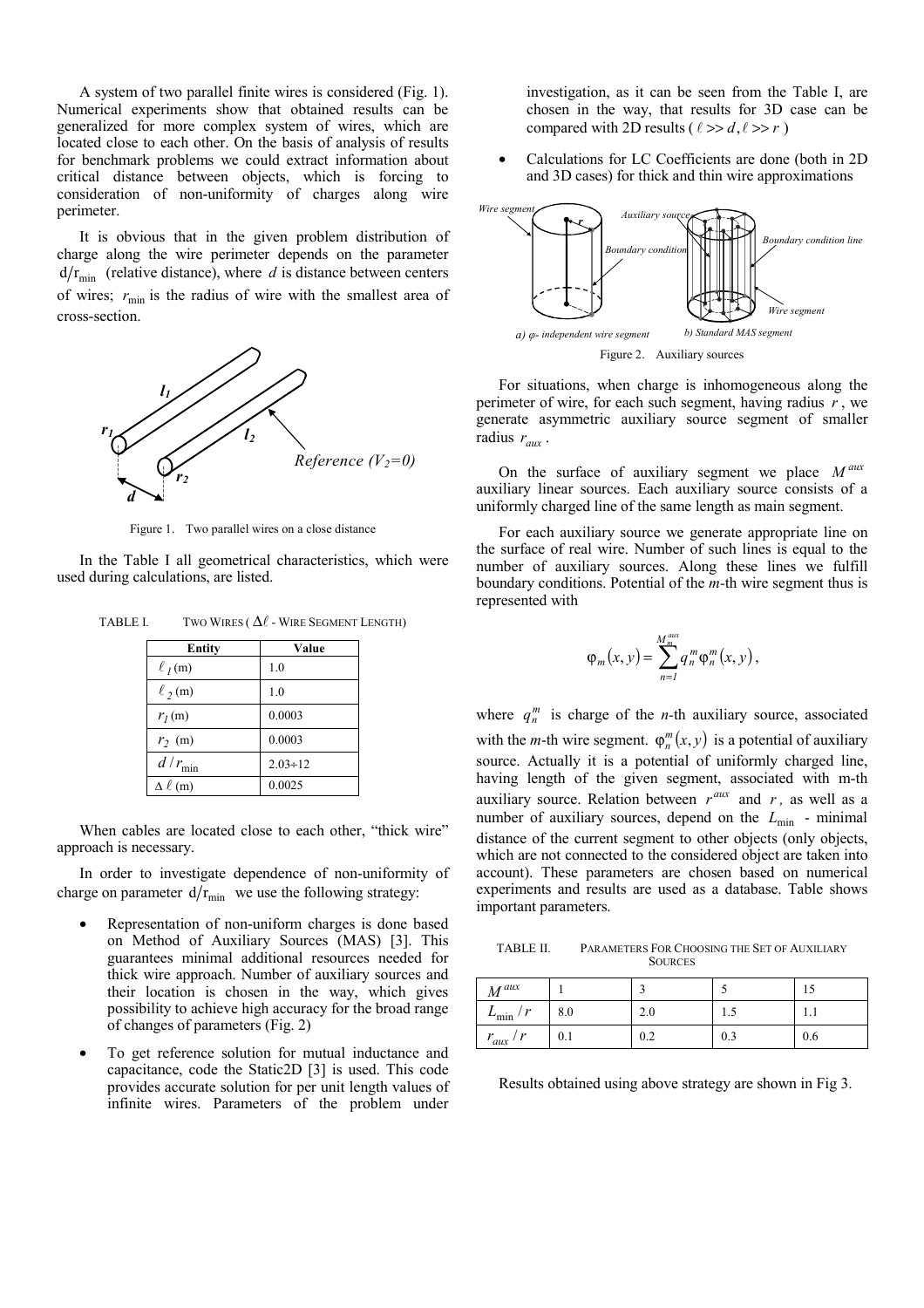

Figure 3. Dependence of mutual inductance and capacitance of two parallel wires of finite length on relative distance between them

Analysis of above results gives possibility to draw the following conclusions:

- MAS modeling as an approach for thick wire problem provides quite high accuracy. For this broad range of parameters ( $d/r$  changes from 2.03 up to 12.0) error is not higher then 0.5%
- For distances below  $d/r = 4$  uniform distribution of charge gives errors higher than 7% if thin wire approach is used (gray area in the Fig 3)
- For distances higher than  $d/r = 5$ , there is no need to consider non-uniform distribution of charge, thin-wire approach guarantees here accuracy better than 2%
- Number of necessary (for the given accuracy) auxiliary sources is changing rapidly when distances become very small

Considerations of dielectric coverings for wires have a great importance for LC calculations (Fig.4).



Figure 4. Dielectric covering of wires

In our approach boundary conditions are averaged along generating line *l* for each wire segment for fixed polar angle ϕ . Dependence on the angle is considered by the accounting of charge non-uniformity on the core (Fig. 5).



Figure 5. Core segments and insulation segments

Fig. 6 shows results for wire covered with  $\varepsilon = 4.0$  when wire is located above ground plane on the height h. Results are compared with: 1) accurate calculations performed using Static2D; 2) Static2D with  $\varepsilon = 1.0$ ; 3) Analytic formula without consideration of non-uniformity of charge along perimeter of wire (later called as *approximation*)

$$
C = \frac{4\pi\epsilon_0 \epsilon}{\chi}; \ \ \chi = \ln[(h - (r + d))/(r + d)] - \ln[r/(r + d)].
$$

It can be seen that for distance  $h/r > 5$  the program Static3D gives quite accurate result (error less than 5%). It is possible to decrease error for lower distances between wire and plane by increasing the number of auxiliary sources compared to those presented in the Table II (in results presented in Fig. 6 we used  $M^{aux} = 5$ ).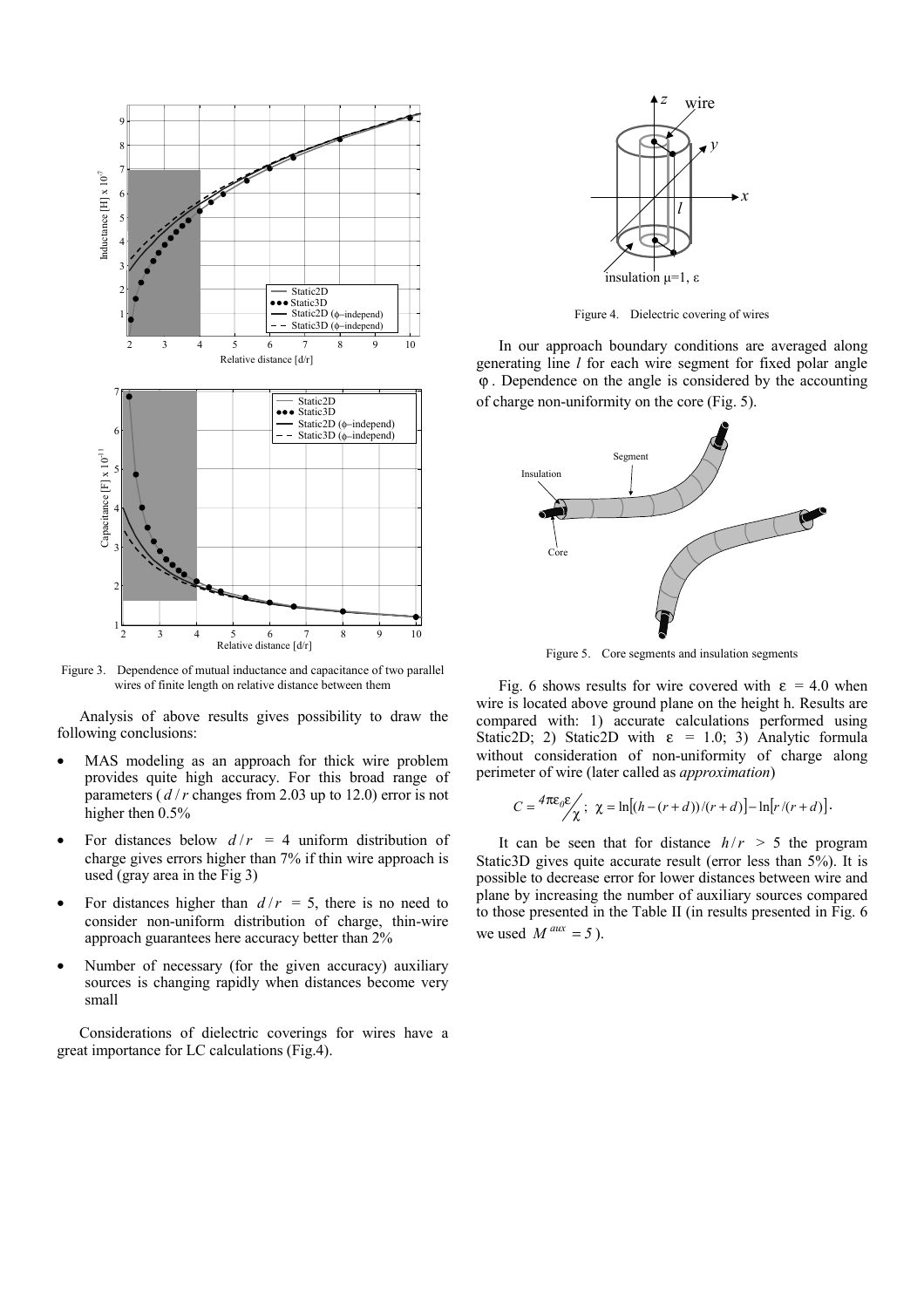

Figure 6. Wire with dielectric covering above the plane. Insulation thickness*=r/3, r=0.0003m, ε=4.0*

### IV. EQUIVALENT CIRCUIT GENERATION

For the further calculation from the LC matrices an equivalent circuit need to be generated. The following rules can be applied to generate the equivalent circuit for the description of capacitive and inductive coupling between objects

- Wire objects with two terminations are represented with one or several transmission line segments (T- or Pi-scheme)
- Antennas are represented with one or several LC elements
- Non grounded surface objects are represented with capacitance and inductance against zero potential
- EM interaction between objects is modeled as a matrix of mutual capacitances and inductances
- Terminations and direct connections have a direct circuit representation

For example for the case of interaction between antenna and wire in the automobile one can generate the equivalent circuit given in Fig. 7.



Figure 7. Equivalent circuit

## V. RESULTS

Equivalent circuit approach was tested to ensure the correctness of this method.

A problem of crosstalk in the realistic car model with a 2 wire bundle is considered. Distance between wires is d=1 cm. Each wire radius is  $r=0.3$  mm. Height of the wires above the car surface is varying.

Bundle path in the car is shown in the Fig. 8.



Figure 8. Car with a bundle

One of the cables is fed by voltage source with amplitude 1V at the input termination. This wire is called Wire1. Correspondingly the second wire is called Wire2. Crosstalk between these two wires for frequency range from 1 kHz to 10MHz is calculated. Input and output termination loading parameters are listed in Table III.

TABLE III. INPUT AND OUTPUT TERMINATIONS

| <b>Input terminations</b>           | <b>Output termination</b>           |
|-------------------------------------|-------------------------------------|
| Wirel-to-GND: coaxial feeding cable | Wirel-to-GND: 5 $\Omega$ resistor   |
| Wire2-to-GND: 10 $\Omega$ resistor  | Wire2-to-GND: 100 $\Omega$ resistor |

Car body is considered to be the reference conductor.

Following figure represents currents versus frequency for output termination of Wire2. Results of equivalent circuit approach are compared with those obtained by direct MoM solution via electromagnetic solver TriD [4].



Figure 9. Voltage at output termination of Wire2